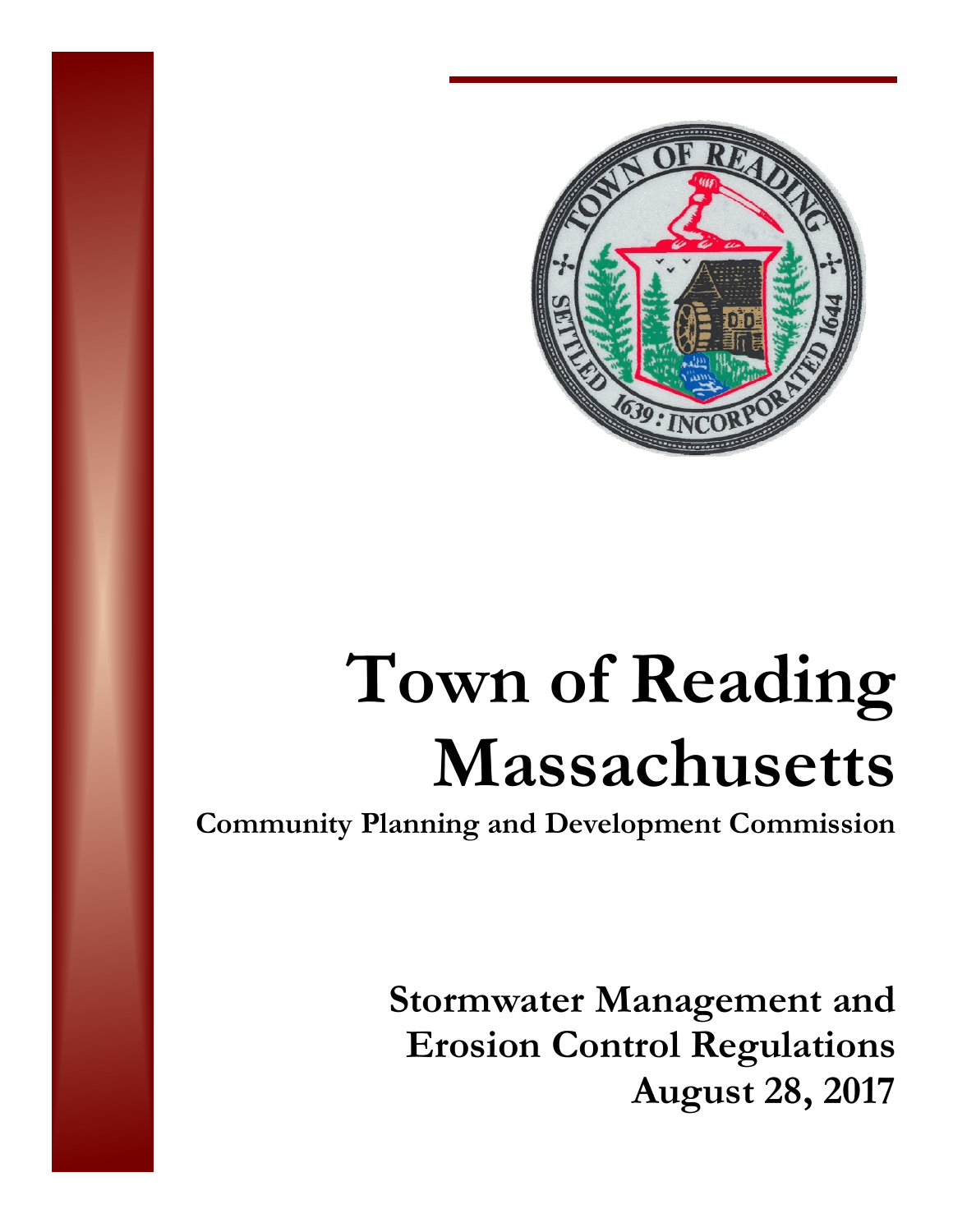## **1 AUTHORITY AND PURPOSE**

- 1.1 These Regulations are issued by the Reading Community Planning and Development Commission under the authority of the Reading Stormwater Management and Erosion Control Bylaw, Section 7.9 of the Reading General Bylaw.
- 1.2 The purpose of these Regulations is to effect the purposes of the Bylaw. The failure of these Regulations to address all aspects of the Bylaw, or a legal declaration of their invalidity, shall not act to suspend or invalidate the effect of the Bylaw.

## **2 DEFINITIONS**

- 2.1 Applicant: Any person requesting a Stormwater Permit.
- 2.2 Application: A Stormwater Permit Application.
- 2.3 Bylaw: The Stormwater Management and Erosion Control Bylaw, Section 7.9 of the Reading General Bylaw.
- 2.4 CPDC: The Reading Community Planning and Development Commission.
- 2.5 Community Development Director: The Reading Community Development Director or other employee designated by the CPDC to assist in the implementation of these regulations, or (where appropriate) that person's designee.
- 2.6 Permittee: Any person to whom a Stormwater Permit has been issued.
- 2.7 Property: The parcel(s) on which the activities proposed in a Stormwater Permit will take place.

## **3 PERMIT FEES**

## **3.1 Permit Application Fee**

3.1.1 Each Application shall be accompanied by the appropriate Permit Application Fee as set forth in the Stormwater Permit Fee Schedule promulgated by the CPDC. The Permit Application Fee is non-refundable.

## **3.2 Consultant Fee**

- 3.21 Pursuant to Section 7.9.5.6 of the Bylaw and Chapter 44, Section 53G of the Massachusetts General Laws, each Stormwater Permit Application may also be subject to a Consultant Fee, which will be determined after an administratively complete Application is received by the Planning Division.
- 3.2.2 Determination of Need for Consultant Review, Selection of Consultant and Determination of Initial Consultant Fee
	- 3.2.2.1 At any time between receipt of a complete Application and the conclusion of the public hearing on the Application, the Community Development Director or the CPDC may determine that review of the Application by an outside consultant is necessary for proper evaluation of the Application by the CPDC. Within three (3) business days of such determination, the Community Development Director shall notify the Applicant of this determination and shall forward a copy of the Application to an individual with expertise in engineering and stormwater management (the "Consultant"). Selection of a Consultant shall be within the discretion of the Community Development Director, subject to the following requirements:
		- 3.2.2.1.1 The Consultant must possess either (a) a college degree in science or engineering including coursework relevant to stormwater management, or (b) three years of experience in the field of stormwater management.
		- 3.2.2.1.2 The Consultant must not have a conflict of interest that would prevent him or her from making a fair and impartial technical evaluation of the Applicant's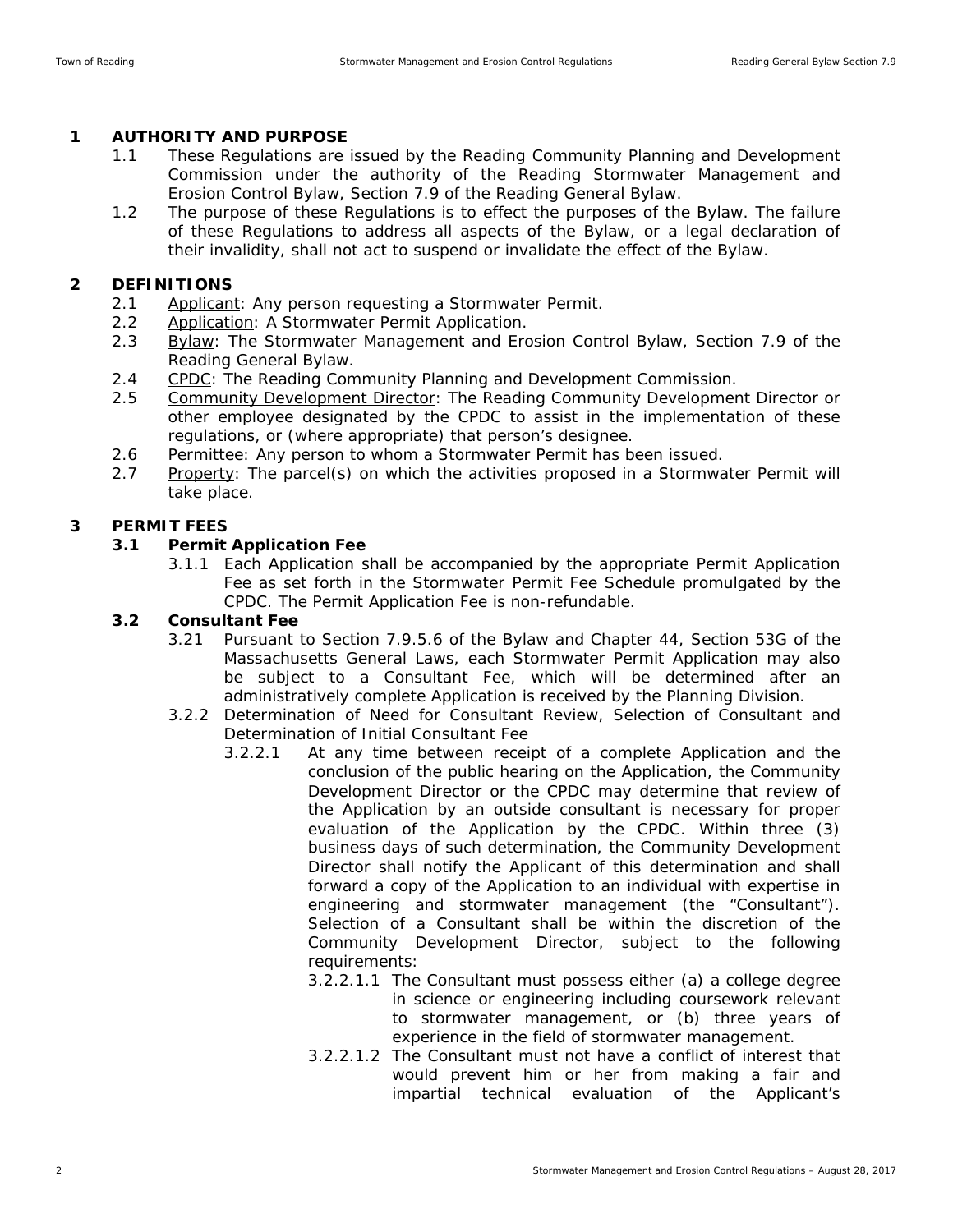Application and supporting materials. Previous or concurrent engagement by the Town of Reading on other matters does not constitute a conflict of interest.

- 3.2.2.2 The Consultant shall provide a written scope of services and cost estimate to the Planning Division for some or all of the following, as directed by the Community Development Director: reviewing the Application and other documents submitted by the Applicant; providing written comments to the CPDC; recommending the amount of cash bond to be required based on estimated costs of completion of stormwater management measures; attending meetings of the CPDC; providing written responses to follow-up questions from the CPDC and comments by the Applicant; conducting inspections during construction; and any other tasks specified by the Community Development Director. The amount specified in such cost estimate shall be the initial Consultant Fee. The Consultant shall also provide a statement of qualifications.
- 3.2.2.3 Within seven (7) calendar days of notification of the Applicant of the determination of need for consultant review, the Community Development Director shall notify the Applicant of the selection of a Consultant and shall provide a copy of the scope of services, cost estimate and statement of qualifications received from the Consultant. Such notification shall be made by e-mail to the e-mail address specified by the Applicant in the Application.

### **3.2.3 Appeal of Selection of Consultant**

- 3.2.3.1 Pursuant to Chapter 44, Section 53G of the Massachusetts General Laws, the Applicant may appeal the selection of a Consultant to the Reading Board of Selectmen. The grounds for such an appeal shall be limited to claims that the Consultant selected has a conflict of interest or does not possess the minimum required qualifications set forth in Section of these Regulations.
- 3.2.3.2 To appeal the selection of a Consultant, the Applicant shall, within seven (7) calendar days of the date that the Community Development Director sends the selection notification e-mail, send by certified mail or hand deliver a letter to the Reading Board of Selectmen, with a copy to the CPDC. The letter shall state the specific grounds for the appeal and provide evidence of the Consultant's alleged conflict of interest or lack of qualifications.
- 3.2.3.3 If the Reading Board of Selectmen, upon consideration of such an appeal, directs the Community Development Director to select another Consultant, the Community Development Director shall do so, repeating the procedure specified in Section . In the event that no decision on the appeal is made by the Reading Board of Selectmen within one month following the submission of the appeal, the selection made by the Community Development Director shall stand.
- 3.2.3.4 The required time limits for action upon an Application by the CPDC (if any) shall be extended by the duration of any such appeal regarding the selection of a Consultant to review the Application.
- 3.2.3.5 Any of the following shall constitute a final Consultant selection decision: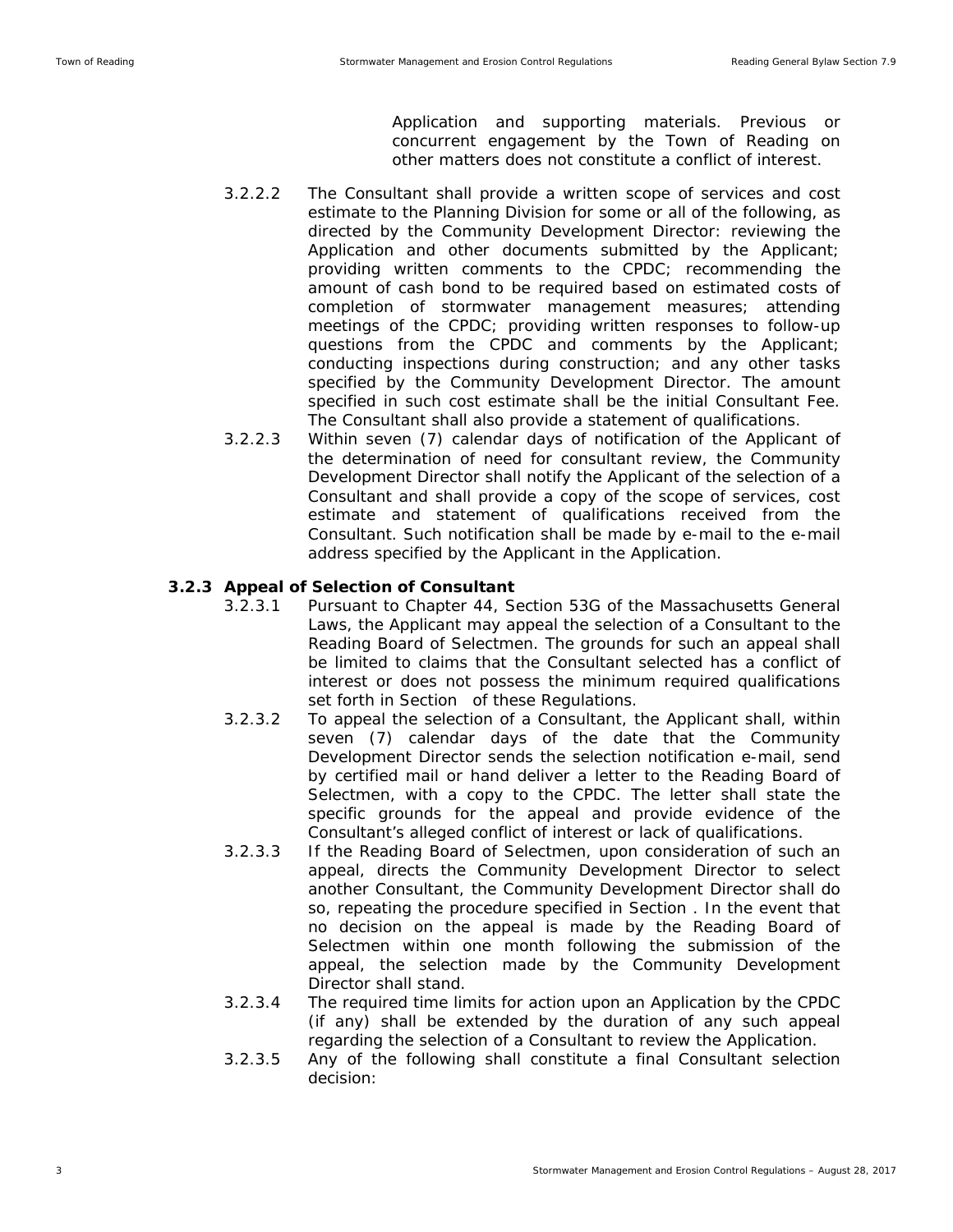- 3.2.3.5.1 Selection by the Community Development Director that is not appealed by the Applicant within seven (7) calendar days of the date of the Community Development Director's selection notification e-mail;
- 3.2.3.5.2 Issuance by the Reading Board of Selectmen of a written decision upholding the Community Development Director's selection; or
- 3.2.3.5.3 Failure of the Reading Board of Selectmen to issue a written decision on the appeal of the selection of a Consultant within one month of the submission of the appeal.

#### **3.2.4 Payment and Administration of Consultant Fee**

- 3.2.4.1 Within seven (7) calendar days of the date that the selection of a Consultant has become final as set forth in Section , the Applicant shall submit the initial Consultant Fee to the Planning Division. The Planning Division shall then engage the Consultant.
- 3.2.4.2 The Consultant Fee shall be deposited in a special account established by the municipal treasurer in the municipal treasury and shall be kept separate and apart from other monies. The special account, including accrued interest, shall be used by the Planning Division solely to pay the Consultant for services in connection with the Application. Any excess amount in the account attributable to a specific project, including any accrued interest, at the completion of said project shall be repaid to the Applicant or to the Applicant's successor in interest, and a final report of said account shall be made available to the Applicant or to the Applicant's successor in interest.

#### **3.2.5 Additional Consultant Fee**

3.2.5.1 During review of the Application, the CPDC may determine that additional consulting services are required from the Consultant. In that event, the CPDC shall specify the additional services needed and explain why they are necessary. The CPDC shall request a scope of services and cost estimate from the Consultant. Such cost estimate shall be an additional Consultant Fee. The Community Development Director shall notify the Applicant of the additional Consultant Fee and shall provide the Applicant a copy of the scope of services and cost estimate. Within seven (7) calendar days of this notification, the Applicant shall submit the additional Consultant Fee to the Planning Division.

#### **4 PERMIT APPLICATION PROCESS**

4.1 In accordance with the Checklist for a Stormwater Permit provided by the CPDC, the Applicant shall submit to the Planning Division eight (8) paper copies and one (1) electronic copy of a completed Application package, along with one additional set of full-size copies of the required site plans. Three (3) of the paper copies of the Application package shall include full-size (24x36") copies of the required site plans, and five (5) of the paper copies of the Application package shall include half-size (11x17") copies of the required site plans. All plans must be to scale. Materials should be double-sided whenever possible. The Stormwater Permit Application package shall include: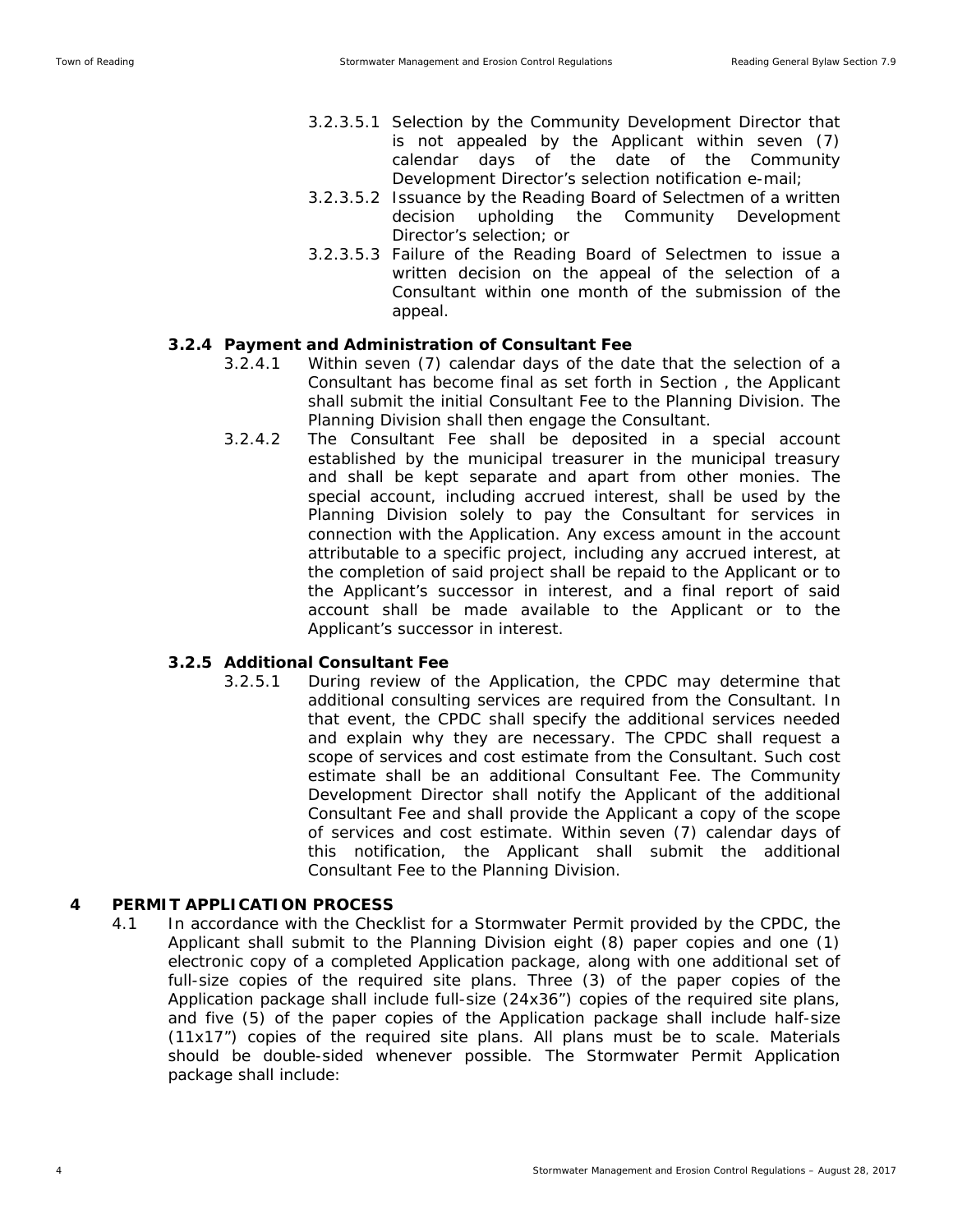- 4.1.1 A completed Application form (as provided by the CPDC) with original signatures of the Applicant and the Property owner;
- 4.1.2 An Erosion and Sediment Control Plan as specified in the Bylaw (including the required site plan);
- 4.1.3 A Stormwater Management Plan as specified in the Bylaw (including the required site plan);
- 4.1.4 An Operation and Maintenance Plan as specified in the Bylaw;
- 4.1.5 A certified list of owners of property within 300 feet of the Property; and
- 4.1.6 Payment of the Permit Application Fee.
- 4.2 The signature of the Property owner on the Application Form shall constitute permission for members of the CPDC, the Community Development Director, Town employees within the Planning Division, and other employees or agents of the Town authorized by the CPDC or the Community Development Director to enter onto the Property for the purpose of verifying the information in the application or inspecting for compliance with permit conditions at any time between submission of the Application and approval of the final as-built plan.
- 4.3 All applications for CPDC permits and approvals for the same project shall be submitted at the same time to allow coordinated review of the applications. Upon request of the Applicant with an explanation of the reasons for the request, this requirement may be waived at the sole discretion of the Community Development Director.
- 4.4 After receiving the Application, the CPDC shall review the Application and determine whether all required elements (as set forth in Section and the Bylaw) have been included. Within ten (10) days of receipt of an Application, the Community Development Director shall either notify the Applicant by e-mail that the Application is incomplete (specifying what required elements are missing) or that the Application is administratively complete.
- 4.5 Upon determination that the Application is administratively complete, the Community Development Director shall:
	- 4.5.1 Set a date for the public hearing on the Application (at the next available CPDC meeting that allows sufficient time for public notice);
	- 4.5.2 Submit a public notice of the hearing to a newspaper (to be published at least one week before the hearing);
	- 4.5.3 Mail notice of the public hearing to the certified list of owners of property within 300 feet of the Property (at least one week before the hearing);
	- 4.5.4 Send notice of the hearing and a copy of the Application materials to other Town departments as appropriate; and
	- 4.5.5 Forward a copy of the Application to each member of the CPDC.
- 4.6 The Planning Division shall make a copy of the Application available for public review during business hours and shall, if feasible, post a copy of the Application on the Town website.

# **5 CPDC REVIEW**

- 5.1 The CPDC shall hold a public hearing on the Application. The hearing may be combined with the hearing for any other permit or approval for the same project that is within the jurisdiction of the CPDC; in that event, the public notices may be combined as well. The CPDC shall accept comments from the public in writing and at the hearing.
- 5.2 The Applicant shall submit all additional information requested by the CPDC to issue a decision on the Application.
- 5.3 The CPDC may: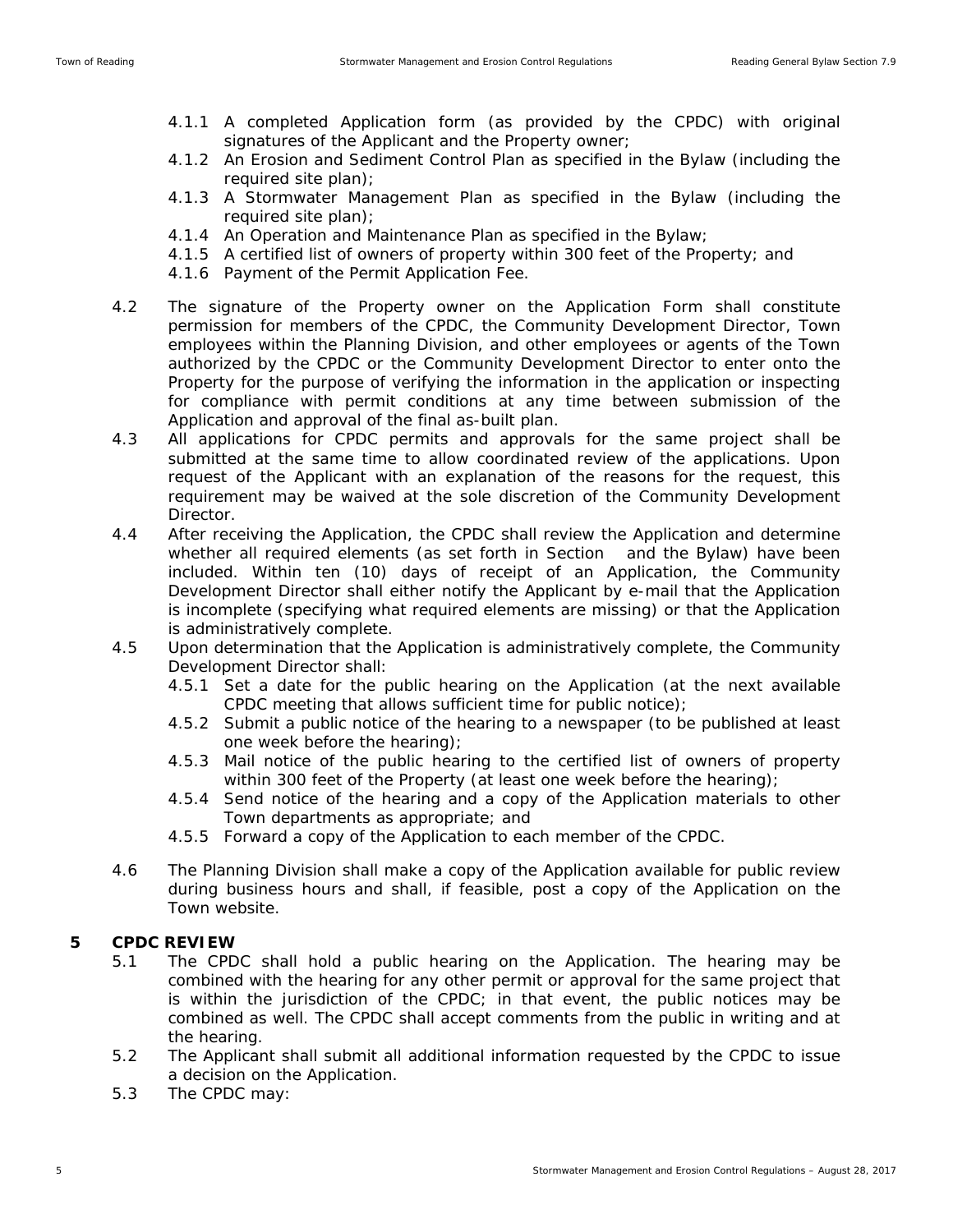- 5.3.1 Approve the Application and issue a Stormwater Permit if it finds that the proposed plans will protect water resources and meet the objectives and requirements of the Bylaw;
- 5.3.2 Approve the Application and issue a Stormwater Permit with conditions, modifications or restrictions that the CPDC determines are required to ensure that the project will protect water resources and meet the objectives and requirements of this Bylaw; or
- 5.3.3 Disapprove the Application and deny a Stormwater Permit if it finds that the proposed plans will not protect water resources or fail to meet the objectives and requirements of the Bylaw.
- 5.4 Conditions that may be imposed by the CPDC in a Stormwater Permit shall include, but are not limited to:
	- 5.4.1 A requirement to notify the CPDC before significant site milestones, such as installation of erosion and sediment control measures or completion of site clearing.
	- 5.4.2 A requirement to conduct and document periodic inspections of all control measures (before, during and/or after construction) and submit reports to the CPDC.
	- 5.4.3 A requirement to post, before the start of land disturbance activity, a cash bond or other surety to secure the performance of the Permittee's obligations under the Stormwater Permit.
	- 5.4.4 A requirement to record notice of the Operation & Maintenance Plan with the Registry of Deeds (or the Land Court for registered land).
	- 5.4.5 Ongoing operation, maintenance, and reporting requirements that survive the approval of the final as-built plan.
- 5.5 Conditions of the Stormwater Permit apply to the Permittee and all owners of the Property.
- 5.6 The Permittee shall notify the CPDC in writing of any change or alteration of a landdisturbing activity authorized in a Stormwater Permit before the change or alteration occurs. If the proposed change or alteration is minor, the Community Development Director may authorize such change or alteration in writing with a copy to the CPDC. Otherwise, the Community Development Director shall forward the notification of change or alteration to the CPDC. If the CPDC determines that the change or alteration is significant, it may require the Permittee to apply for an amendment to the Stormwater Permit.
- 5.7 The Stormwater Permit shall expire three years from the date of issuance, unless otherwise specified by the CPDC.
- 5.8 The CPDC may, upon application by the Permittee, amend a Stormwater Permit. Any such amendment shall conform to the requirements of the Bylaw and these Regulations.

# **6 AS-BUILT PLAN**

- 6.1 Within 60 days of the completion of construction of the project, the Permittee shall submit to the CPDC a record plan detailing the actual stormwater management system as installed. Such plan shall be provided both in hard copy and as an electronic file.
- 6.2 Upon review of the as-built plan, the CPDC may approve it or may direct the Permittee to take any actions necessary to correct the plan or to comply with any outstanding requirements of the Stormwater Permit.